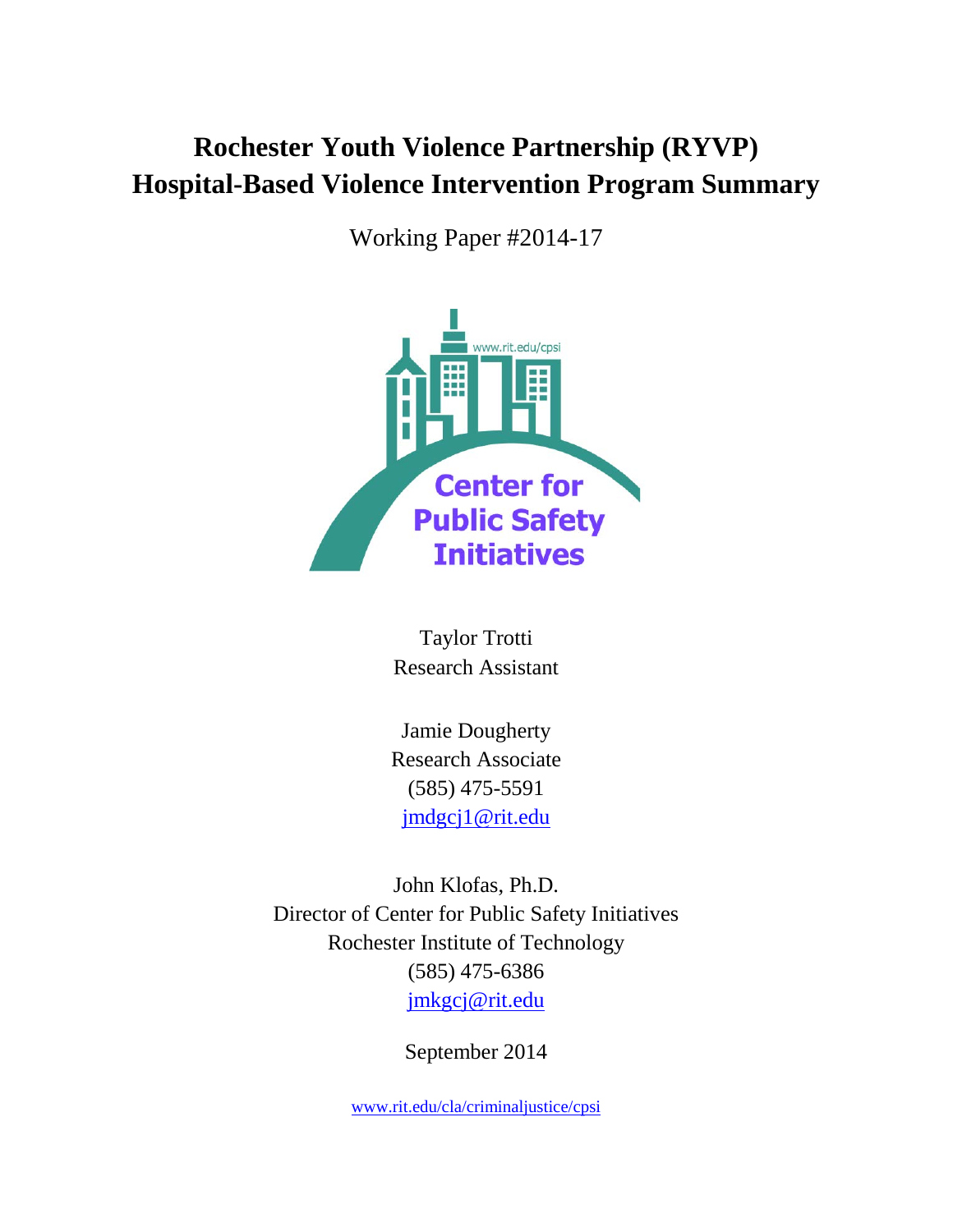The Rochester Youth Violence Partnership (RYVP) is a hospital-based violence intervention program that provides intervention services to youth victims of shootings, stabbings, or blunt trauma who are treated in the emergency room in Rochester, NY. Many agencies work together to prevent revictimization and retaliation following a violent incident. An evaluation of the Rochester Youth Violence Partnership was conducted in 2012 and 2013 by RIT's Center for Public Safety Initiatives. This paper is the second in a series that will identify program processes and successes and make recommendations for process improvements. It focuses on the role Pathways to Peace, a violence intervention program run by the City of Rochester, plays in the partnership.

This paper will summarize portions of the 2013 evaluation and different components of the RYVP. It will expand on the prior evaluation by adding updated and more detailed process information from key program leaders. Updated information was obtained through an interview with those who pioneered the RYVP program: the trauma surgeon, the head of pediatric psychiatry, and the pediatric social worker at Strong Memorial Hospital. Interview questions pertained to the history of the program, clarification of program operations, any changes to the program since the 2013 evaluation, and current issues to address that would improve the program.

## **History:**

The Rochester Youth Violence Partnership began in 2003; the Director of Trauma at the University of Rochester's Strong Memorial Hospital in Rochester, NY initiated this hospital-based program. This director was frustrated with the number of repeat young patients that were seen in the Emergency Department for violent penetrating injuries (shootings and stabbings). They connect victims to an array of services, like Pathways to Peace, through an extensive partnership. The ultimate goal of the RYVP is to administer a safe hospital discharge and to connect victims to the resources that can provide them with the necessary services for preventing further injury (of the victim or of someone else). Some of these services include gang intervention services, mental health treatment, substance abuse treatment, and assistance with educational goals.

Pathways to Peace is a program run by the City of Rochester to intervene in violent, potentially retaliatory situations, primarily among youth and gang members. They try to steer youth away from involvement in further violence. If their services are requested or needed by the hospital patient or his or her family, the social worker assigned to the patient pages Pathways to Peace Youth Intervention Specialists, who have a rotating on-call schedule to respond to the hospital.

## **Program Description:**

#### RYVP Program Background:

The RYVP is made up of an intervention component and a partnership component. The partnership (or coalition) is comprised of over 30 agencies. These agencies consist of the Rochester Police Department, Monroe County District Attorney's Office, Rochester City School District, Child Protective Services, Monroe County Probation, mental health organizations, universities, religious organizations,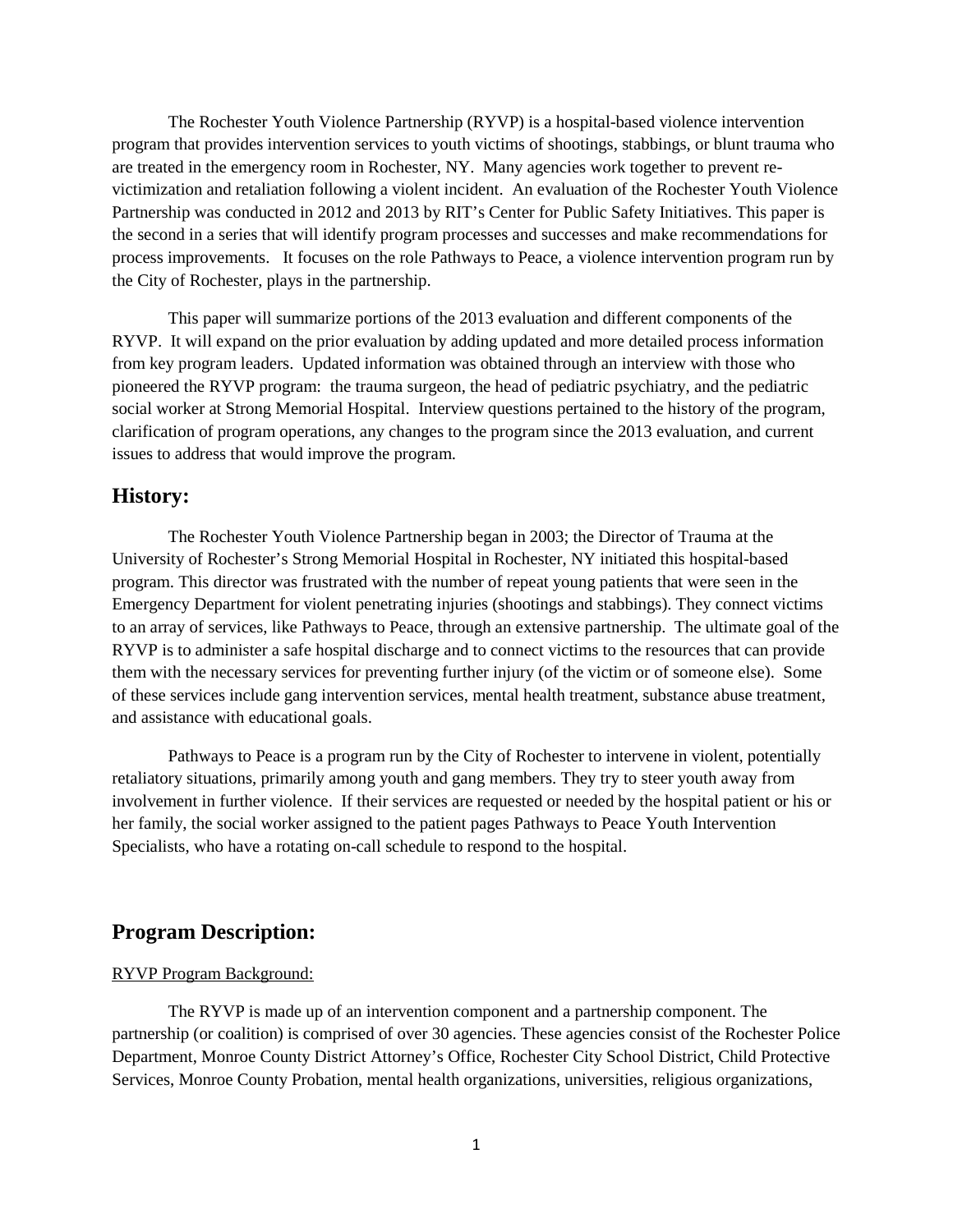and non-profit organizations. They all come together monthly for a meeting to discuss developments, challenges, and future plans for the program.

The intervention component originally targeted victims 17 years old and younger who were victims of violent penetrating injuries (gunshot and stab wounds), though the age range has changed over time and now includes victims between 18-25 who consent to receive services.

The program has not had a set budget since its inception, unlike other hospital-based intervention programs in the nation. Even though there is no set operating budget for the program, there are still costs such as staff time, hospitalization costs, and paperwork (Klofas & Duda, 2013).

#### Program Services Overview:

When a victim of a gunshot wound or stabbing arrives at the emergency room, security is notified, the social worker on site is notified, and medical treatment is immediately administered to the patient. The patient then receives a social work evaluation and risk assessment, medical/surgical treatment stabilization, a security patient protection plan, a child life consult, and a psychiatry consult. If a victim is under 18 years old and the parents are present, hospital staff asks the parents if they would like Pathways to Peace services. Pathways is called if the parent consents. If the youth arrives without a parent, Pathways is automatically called. If the victim is over 18 years old, the patient must provide consent to have Pathways to Peace called. Sometimes this can only occur after the patient has been stabilized and can consent. As stated above, Pathways uses a rotating on-call pager system so that they usually respond to the hospital within an hour of notification.

The social worker in the hospital has a social work screening tool that has become protocol for all gunshot and stab wound victims. There is always a social worker on site so that a victim of these injuries can be given the screening tool no matter what time they are admitted to the hospital. This screening tool assesses particular factors of the injury to determine if intervention services are necessary for each patient. They assess the nature and circumstances of the injury as well as other services the youth may be connected to, such as schools or probation. The screening tool assesses which program partners the patient will require and whether or not that patient and/or their parent/guardian will consent to program participation. From that point, the hospital will reach out to the necessary agencies to inform them of the patient and then connect the patient to the services.

The hospital attempts to gain participation in this program's services from victims of all ages, but adult victims do not consent to services as much as the parents of young victims do. The hospital has a higher level of responsibility to ensure safe discharge for children than they do for adults. As such, if the parent/guardian of the patient or the patient themselves (and they are 18 years old or younger) refuses the program services, then the Child Protective Services (CPS) can sometimes be used as leverage to gain participation, if appropriate. While CPS intervention is rarely used, it is a unique feature of the RYVP program and can help reach youth potentially at the highest levels of risk.

Other patients who do not at first accept services may also consent to receive Pathways to Peace and other services later in their hospital admission, if they change their mind. This is most common with those over eighteen who may not have consented at first but decide to after some time to think it over.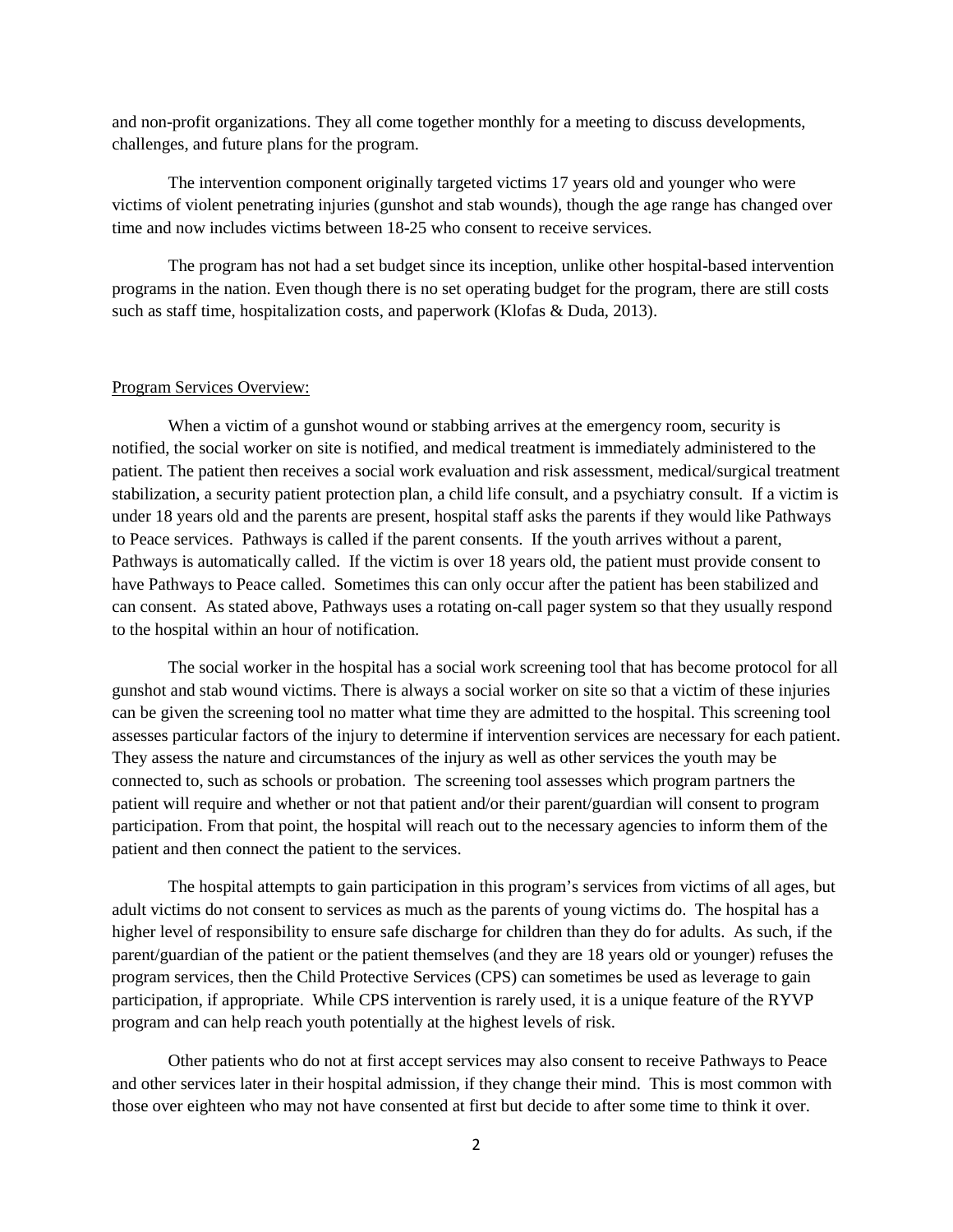Further, if any patient somehow does not get screened in the emergency room, they are often referred into the RYVP services through their social work evaluations later.

If the patient and/or family do not require any of these services, then the intervention and hospital staff assesses the possibility of a safe discharge from the hospital without further evaluation or intervention. The treatment team and Pathways to Peace Youth Intervention Specialists collaborate to construct a safe discharge plan, sometimes with input from the Rochester Police Department. This plan is then implemented, including any extra referrals and recommendations for support services. The safety plan assesses whether the patient or others involved in the incident would be safe if the patient was discharged from the hospital.

Prior to discharge, patients also watch a Voices of Violence video and fill out a Document of Understanding, both of which address the risks of engagement in violent lifestyles. They are either then discharged without further evaluation or intervention besides medical treatment, or they are discharged with referrals or recommendations to organizations and their services. If requested by the patient or family, Pathways to Peace will offer some follow-up services, which include referrals to other services to meet their needs, gang or conflict mediations, and encouragement for engaging in alternatives to violence (Klofas & Duda, 2013).

Now, we examine some of the aspects of the program in more detail.

#### Program Proposal to Patients and Services:

The medical staff proposes the intervention services program to the patients that they feel could benefit from them, and most of the families of the patients agree to utilize the services. They inform the victim and family that they work with a team of partner agencies that work with victims of violence to help prevent re-injury and address other issues. This may involve contacting the patients' school to be sure there are medical and emotional support services in place when he or she returns to school, or to reach out to the patients' siblings and friends to provide support and counseling. It may also involve notifying juvenile probation of the youths' injury, if he or she is active on probation, so that probation can use their services to intervene in any potentially escalating situations. Numerous other services are available, including connecting the patient and/or family to mental health services, substance abuse services, or Pathways to Peace intervention specialists.

Sometimes, if the patient and/or his or her guardians refuse intervention services, the hospital staff may be able to enact services through Child Protective Services (CPS), if the victim is under eighteen years old. This is because it is believed that sometimes when a child is shot or stabbed, their parents or guardians may have failed to supervise them. Thus, Child Protective Services may have a role in assisting that family. This would not be necessary, for example, if the injury is the result of a random incident in which the victim was not the intended target, but such random incidents are usually not the case. Again, though, most victims and family consent to receive some services at some point in their hospital stay, and CPS services are rarely utilized in this process.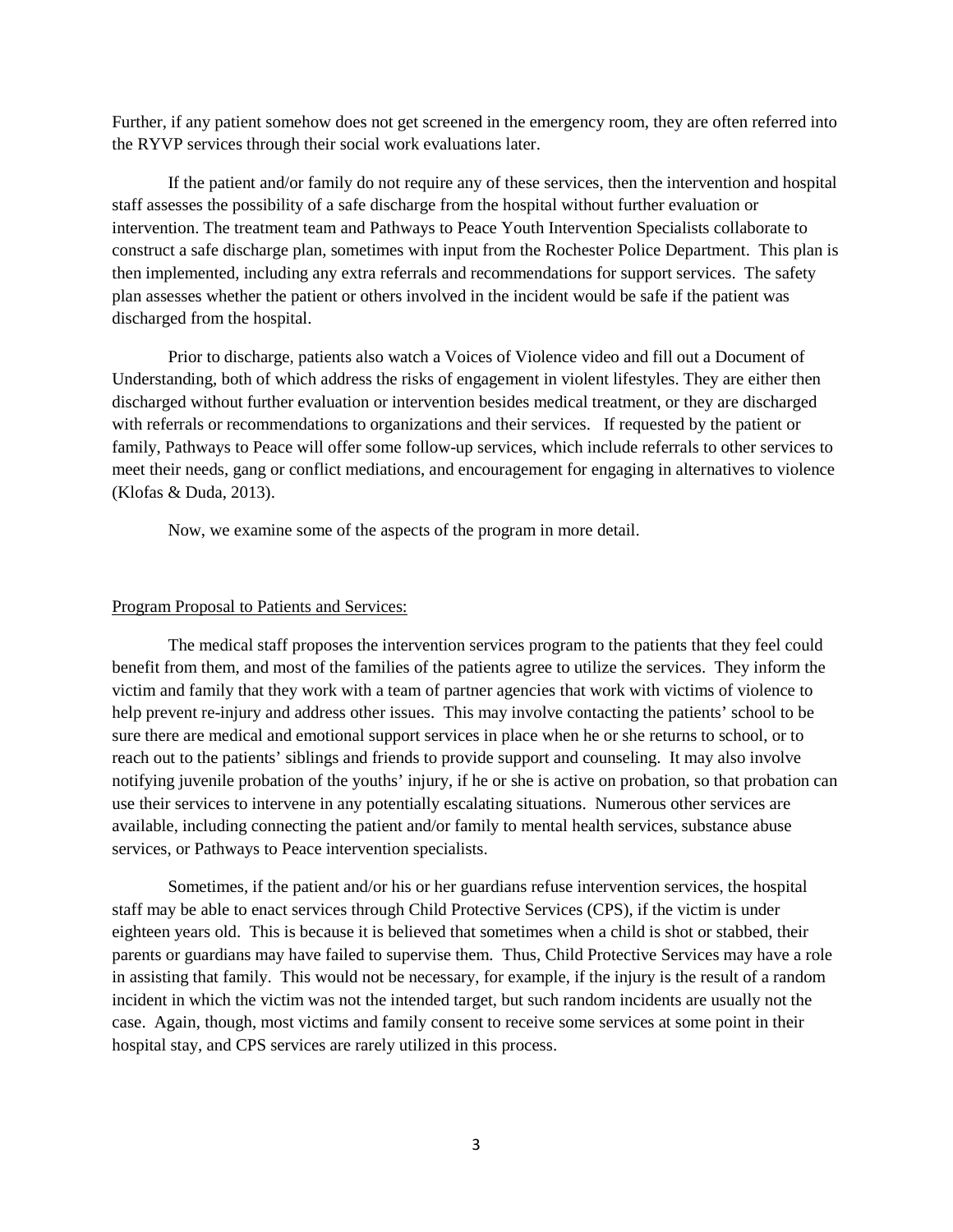#### Hospital Security and Pathways to Peace:

After any violent incident, the victims' loved ones usually arrive at the hospital; if these groups get large and tension is high, fights may break out in the waiting room areas. Due to this program, hospital security has significantly improved in determining the danger level in the waiting room/hospital. If any hospital staff member feels unsafe in the waiting room, or if retaliation is likely to occur, the hospital staff members can call Pathways to Peace who arrive to help diffuse the situation. Hospital security has protocol for locking down the waiting room or hospital to ensure the safety of staff, patients, friends/family of patients, and anyone else present at the time. Security rarely calls for hospital lockdown, so when they do, it is taken very seriously.

Hospital security has also improved on addressing groups of people in the waiting room who are somehow related to the victim, rather than just telling everyone to leave the waiting room like they used to do. Through their relationships and knowledge of the community, Pathways staff can help hospital security identify those who are most important in the patient's life and ask others to leave, and they can tell if there are people there who might start fighting with one another. Security felt the need to update their protocol because of the risk of further violence in the waiting room after a victim is brought into the hospital. Pathways to Peace is a great resource to have when working to diffuse violent and/or tense situations because they can relate to the individuals or groups involved with the injury.

Pathways to Peace bridges the cultural gap between the patients and their intervention services because the outreach workers from Pathways used to be "in the life" also or are at least familiar with urban street violence issues, so the victims can relate to them. Pathways has committed to arriving to the hospital within the hour of being paged, and have upheld this commitment. However, they do not keep consistent data on the time spent in the hospital or the services provided.

#### Who the Program Accepts as Clients and How to Keep Them Safe:

RYVP has a blanket policy that accepts any patient treated for a gunshot wound, stab wound, or assault injury into their program that the social worker expresses a concern about, even if they are not sure of the circumstances of the injury. The main goal of RYVP is short-term safety of the victims. To this end, any patient, even those that do not consent to outside agency services, is only discharged after a safety plan is created. The medical staff uses the same factors of injury that the social worker assesses in the social work screening tool to determine whether or not a patient should be discharged after they are treated medically. Some of these factors include parental/guardian supervision, having a safe home environment, or the likelihood that the victim or his or her supporters will retaliate. If the medical staff determines that the patient should not be discharged because of any of these factors, they can be admitted for an overnight stay (also called a "social admission") that is kind of like an intervention in and of itself to keep the patient safe for one night and let the emotions cool down after a traumatic event. The cost of social admissions is absolved by the hospital and is estimated at only one night per week maximum (though hospital staff said it has not been as frequent as they originally thought). However, most victims of gunshot and stab wounds are admitted to the hospital for medical reasons regardless of any social concerns.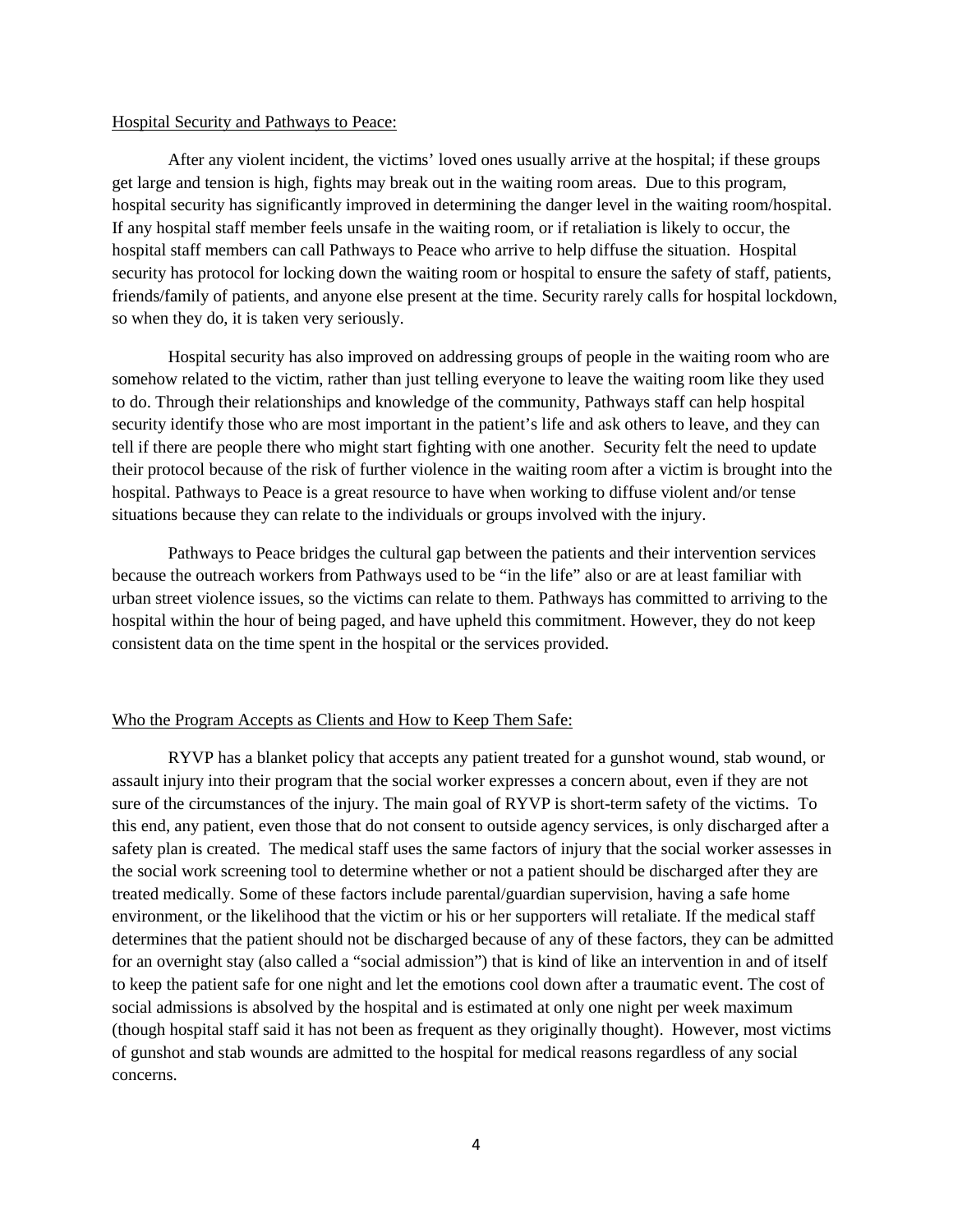Through their extensive partnership with outside agencies, the hospital program also keeps patients safe by connecting patients to post-discharge support services. This may include a program like Pathways to Peace, which works with victims to find alternatives to violence, connect with services, and mediate conflicts. It may also include working with the school district to make sure the patient has the support he or she needs to return to school (i.e. transportation, access to medical treatment, at-home tutoring while healing, etc.). Other RYVP partners may assist the victims in accessing mental health services, the medical treatment they need for their injury, substance abuse treatment, and a wide array of other services that assist in their long-term desistance from a violent lifestyle.

#### Timing is Crucial:

The "teachable moment" is the time period that the patient is in hospital care just after the traumatic injury. This is when medical staff shows the patient the RYVP intervention video that helps the victim reflect and discuss what happened to them, and to plan for the near future. The video is a shortterm tool that is intended for patients that are going to participate, are considering participating, or patients that the medical staff thinks they can convince to participate in the intervention program. The message of this video is to show victims that they have choices and they have the opportunity (starting that very moment) to change their lives for the better. The hospital staff believes it is important to help the patients reflect on their circumstances while in the hospital so that they can be, ideally, seamlessly connected to the services needed through the RYVP partnership. It can serve as a turning point in the victims' lives.

Similarly, the hospital would like Pathways to Peace to respond to every single victim that is admitted to the ER for an injury that makes them eligible for program participation before deciding whether or not the patient is a good fit for the program (M. Gestring, J. Rideout, & M. Scharf, personal communication, Sept. 24, 2014). They believe the time in the hospital is a critical and effective time to reach victims, and they see Pathways' Youth Intervention Specialists as having a unique ability to effectively engage young victims of violent crimes.

### Continuing Concerns

While the RYVP program has been operating for eleven years and serves as one of the model hospital-based violence intervention programs in the United States, there remain issues that the program is still addressing. We outline some areas for potential improvement below.

#### Few Known Effective Strategies

One issue that has been raised about hospital-based intervention programs in general is the lack of evidence-based research results on an effective strategy for programs. This type of research can be helpful for programs in tailoring their violence intervention efforts to their target population's specific needs. The RYVP Program is methodical and efficient in working to break the cycle of violence, but there is not very much published research on the program or on others like it.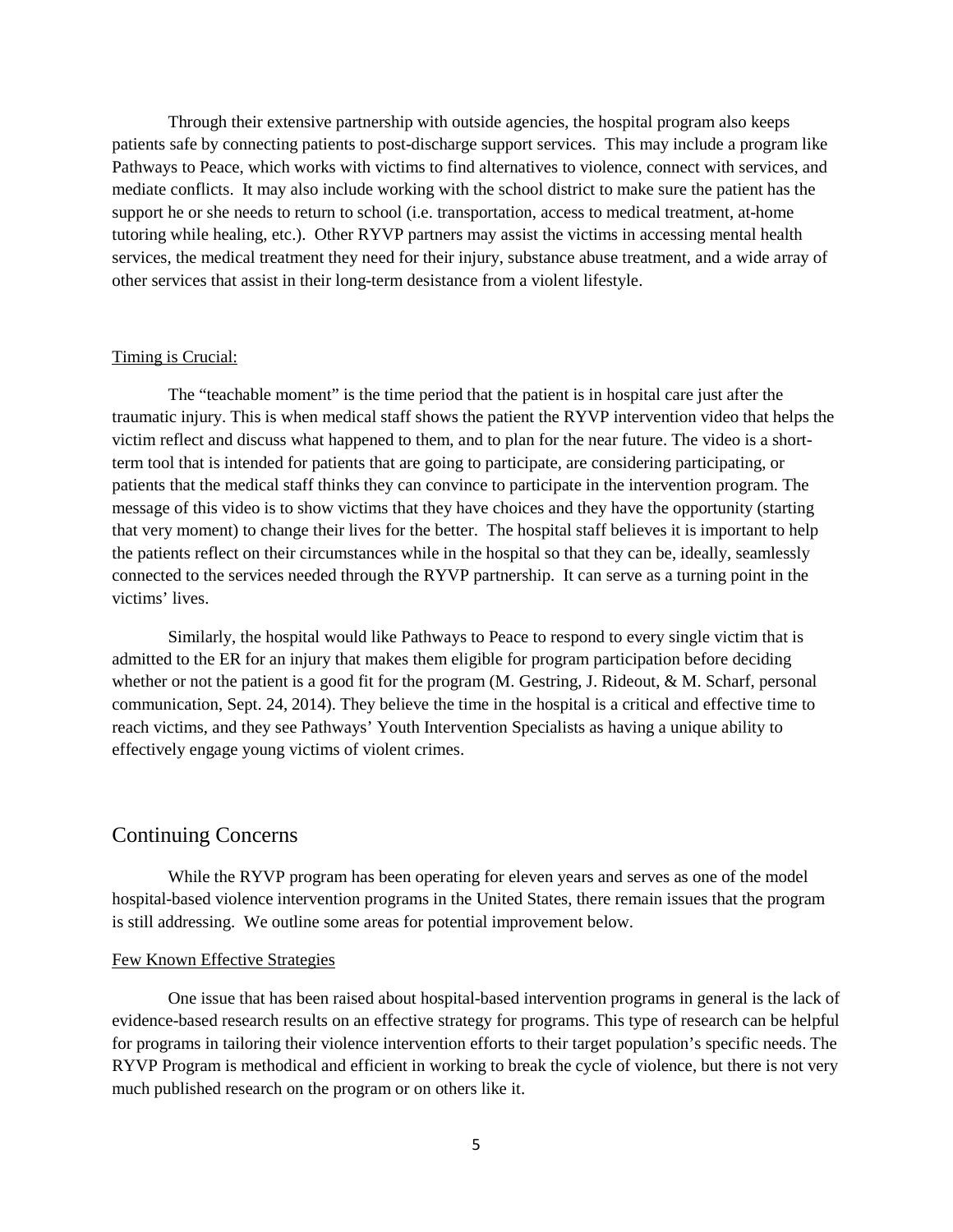#### Gaining Participation

One issue that RYVP has dealt with is leverage for gaining participation from patients, which they have partially addressed by using Child Protective Services (CPS). Without CPS, the RYVP would not have leverage to bring in young victims that are not interested in turning their lives around. There is leverage here because CPS can sometimes hold an adult accountable for this young person's injury because an adult, whether it's a family member or foster parent, is responsible for the child. CPS is not always an applicable tool to leverage participation, though, and is rarely used. Therefore, it can be quite difficult to encourage participation from some victims and/or families.

During the evaluation in 2012/2013, doctors wanted to make a targeted effort for recruiting 18-25 year old victims for the program, in addition to those 17 years old and under. They have asked the hospital social workers to ask this group of patients if they are interested in participating in the program when they arrive at the hospital with an injury, but it is completely voluntary.

The doctors believe that achieving participation from victims in this age group can be done in a similar fashion to the younger age group. However, the doctors do not think the social workers ask this age group of victims if they would like to participate as much as they ask the youth population. The victim may not have wanted to admit that they needed help to the social worker, but would have accepted the offer for help from a Pathways outreach worker; alternatively, the patient may not feel comfortable accepting the help (because of their pride, etc.) immediately after the injury, and they changed their mind after more time to think it over in the hospital.

Victim refusal of intervention services poses a threat to helping those individuals that do need the help, but RYVP staff has said that this was not normally the case with their patients. The hospital and Pathways staff do try to make safety assessments and safe discharge plans when they can, even for patients who refuse to be connected to other services.

#### Information Sharing

Another issue with the RYVP program is how to share patient information. Legal restrictions make it difficult for hospital staff to provide information to intervention program staff, making it difficult to connect patients to needed services. One way the Violence Intervention Program (VIP) in Savannah, GA dealt with HIPPA Laws was to have the program staff formally volunteer in the hospital, therefore making them hospital staff and eligible to receive patient information (Violence is Preventable, Youth ALIVE!, 49). RYVP addresses this issue by obtaining the patient's (or guardian's) consent to contact Pathways to Peace and other services. Without this consent, the program is not contacted (unless a youth arrives with no guardian).

This can be an issue because some of the most high-risk and/or emotional patients, who may benefit the most from intervention services, may not admit to wanting services. Ideas have been explored to have trained Youth Intervention Specialists speak with all victims to explain their services and see if they want to engage in the program. As it stands, patients have to inform a social worker or hospital staff that they might be interested in hearing about the services, leading sometimes to explanation inconsistencies, cultural disconnections, and a lag in intervention services.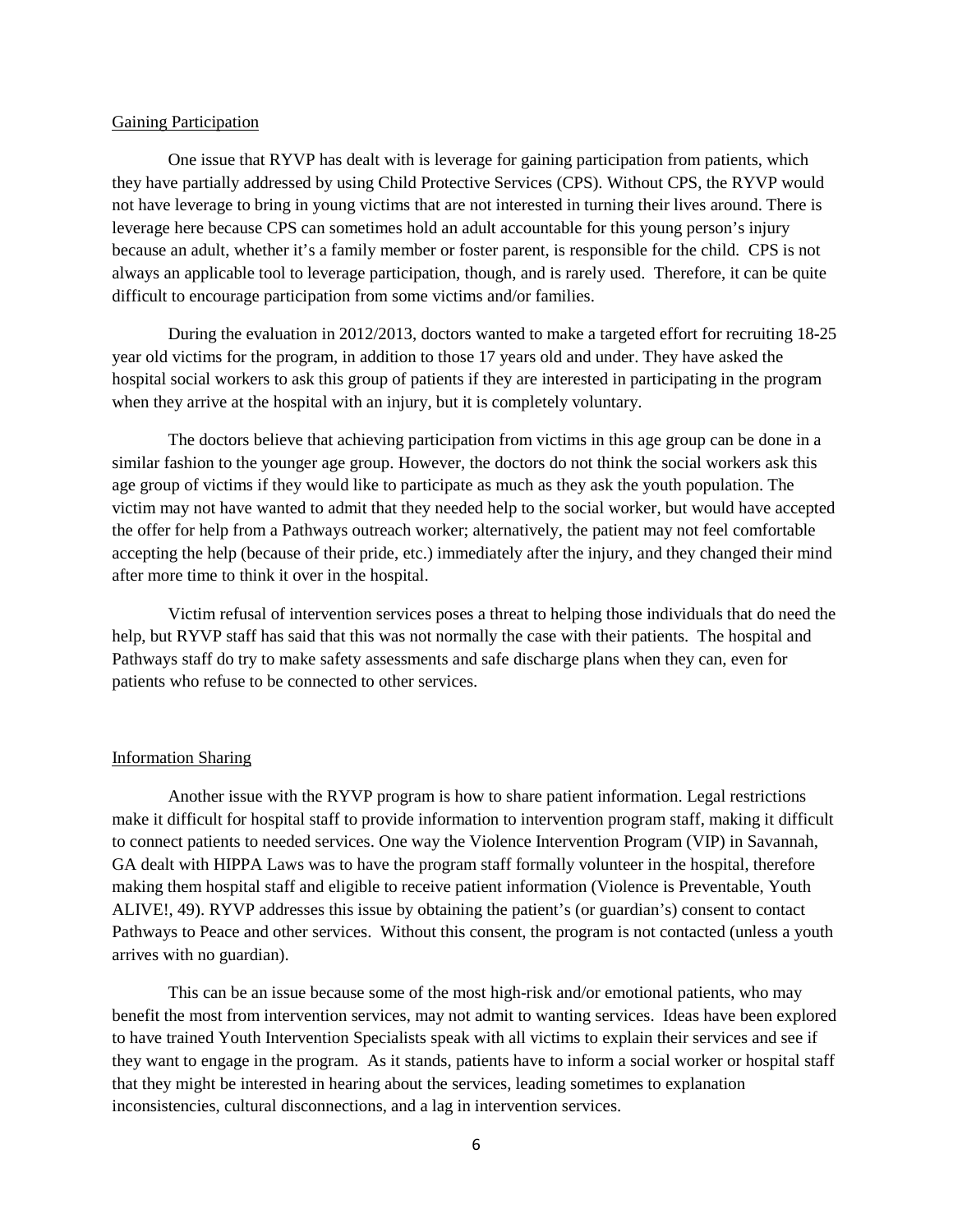#### Hospital Participation

Another obstacle that the program faces is hospital participation. Strong Memorial Hospital founded and is very involved, but Rochester General Hospital (RGH) – Rochester's other major hospital – has not consistently engaged in the RYVP, due largely to staff turnover. Involvement of RGH would mean adding a new place for Pathways to respond to and increasing the size of the program to help more patients. It would also assist in knowing whether program participants were re-injured, if they went to the other hospital for treatment.

Another issue with bringing the program to Rochester General Hospital is that RGH does not admit trauma patients like Strong Memorial Hospital does; patients at RGH are often discharged shortly after being seen, since their injuries are less severe. This would make it more difficult for hospital staff to engage patients in additional services such as educational screenings and Pathways to Peace services. In other words, the window of opportunity for the "teachable moment" is much smaller for patients at RGH than those at Strong. However, it may be more important to reach the less-severely-injured patients while they are at the hospital, as they may be the most likely to be angry, potentially retaliatory, or injured again upon release if released very soon after their injury. Therefore, adding RGH to the RYVP would be beneficial to the community but could also strain the service providers; different structures may be explored if bringing RGH on board to accommodate their unique needs.

#### Data Collection

Data collection has been scarce when it comes to follow-up services within the RYVP. If this data does exist, then it is not shared with other program partners (Klofas & Duda, 2013). From the interviews, it was suggested that some follow up, while not necessary for the hospital, would be beneficial to the program (M. Gestring, J. Rideout, & M. Scharf, personal communication, Sept. 24, 2014). When they assess patients, the hospital screens for possible connections to other program partners, like Pathways, Probation, the school district, and social services. They then notify these agencies, if consent is given, that the individual was hospitalized for a violent injury. At this point, the hospital treats the medical condition but does not usually know if connections are followed through with. This is true of Pathways as well; the hospital would be interested to know if the conflict was mediated that had resulted in the initial injury or if the individual met with Pathways after hospital discharge. Further, they noted that some other hospital-based violence intervention programs in the country are able to provide the discharge sheet to the outreach workers, and these outreach workers help ensure that discharge plans are followed by the patient. While this may not be possible in RYVP's current model, the hospital staff felt it might be helpful to have someone help patients connect to their discharge follow-up appointments.

If information was shared across RYVP partners so that each agency knew who they were working with in common, the staff felt this could make the service accessibility more efficient. This could be done through a specific hospital employee, such as a social worker or nurse who has a particular interest in taking on this responsibility. It would require Pathways to Peace and the other external agency services to share client information with the hospital while that client is administered these services. However, there are confidentiality concerns to address between these agencies as to whether and what type of information can be shared. Nonetheless, the RYVP partners are currently maintaining lists of RYVP patients who are being assisted by various programs in an effort to more closely monitor their long-term safety and progress.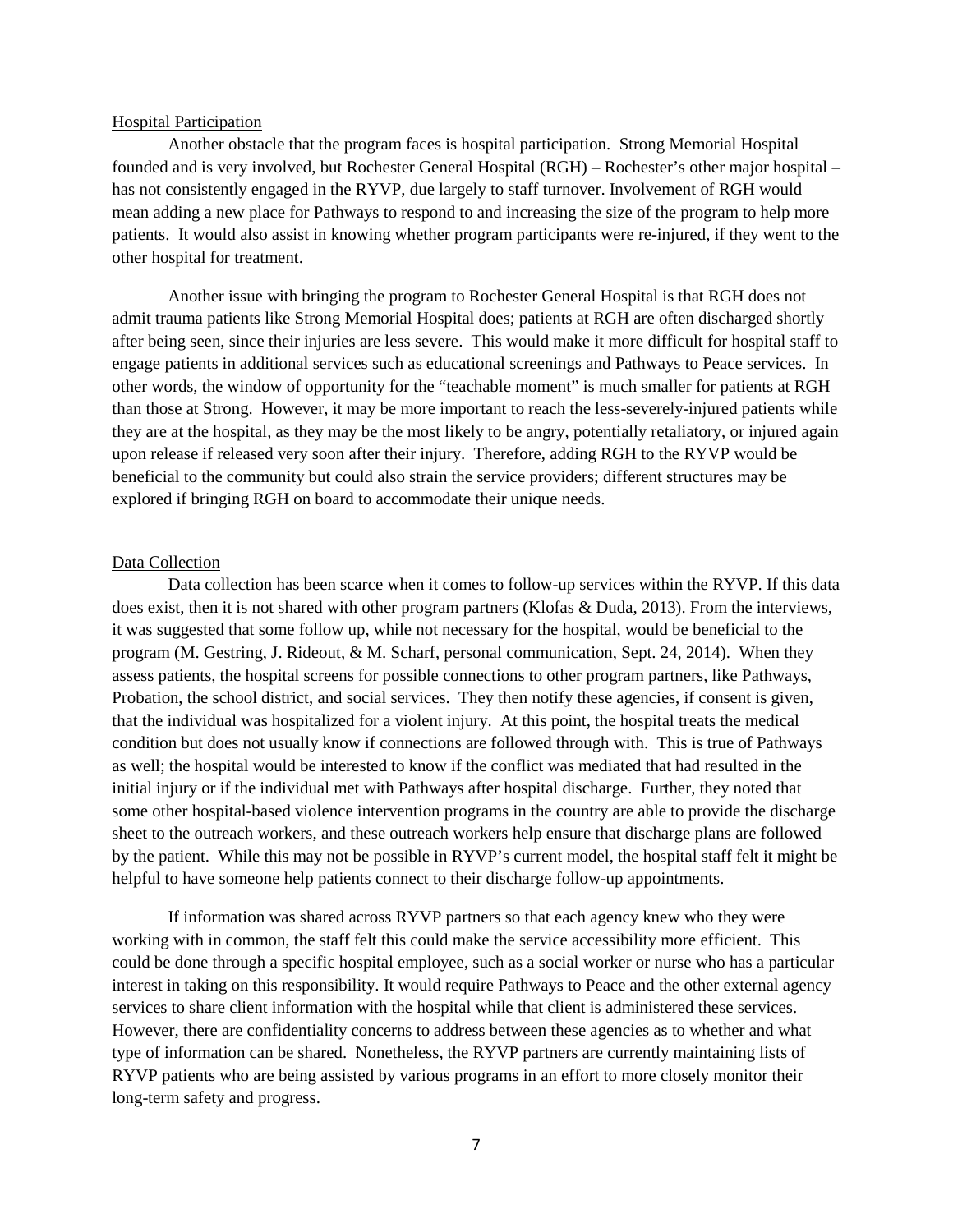#### Other Ways to Improve Enrollment and Follow-Through

One suggestion for how to encourage more victims to participate is that Pathways to Peace outreach workers could make daily rounds of the hospital to check in on patients that are participating in the program, as well as reintroduce the program to patients that previously rejected participating. This is important because people change their minds, especially as time passes, after such a traumatic event. It would also help decrease the effect of situations where hospital personnel do not initially offer the program to patients.

In other programs, the patient discharge summary is given to the patient's outreach worker, but that information is not shared within the RYVP program, due to this being medical information. Not all patients may need this information to be shared with the outreach workers, but it could help with some so that the outreach workers could help ensure that the recommendations for external services are being followed through with.

For the hospital, the immediate response is more important than the follow up, so the hospital hopes for full transparency. The immediate response is the "teachable moment," in which staff are able to attain patient consent to program participation. Once the patient has consented, it is much easier to keep them committed to the program through protocol, than it is to attain the consent in the first place. This protocol includes Pathways to Peace outreach workers helping the patient get to meetings and other services, following up and making sure the patient is utilizing all necessary services, and so on.

#### Neighborhood Safety Net Meetings

It was mentioned that maybe Pathways to Peace could present families at the Neighborhood Safety Net meetings (M. Gestring, J. Rideout, & M. Scharf, personal communication, Sept. 24, 2014). These are meant to be regular meetings at which service providers in each quadrant of the city come together to discuss individuals or incidents in their area who are in need of services. It is meant to pull resources together and have agencies collaborate to address a crisis. Pathways is part of this program, as well as law enforcement, schools, and service providers in each area. It is set to become fully operational in January 2015 (R. Mayoliz, personal communication, October 16, 2014). This could be a good resource for Pathways to pull on community resources for recently-hospitalized patients.

## **Program Accomplishments:**

In our interview, the RYVP hospital staff identified several major accomplishments they have seen from the RYVP program over the years. First, they felt that they have developed strong relationships with community partners who would have no other reason to be in the hospital but who have truly helped develop a violence intervention program. They also felt that the philosophy of going caseby-case or kid-by-kid has been productive in producing stories, if not the data. It also allows them to tailor services and focus the future of the program on the identifiable needs of victims of violent crimes.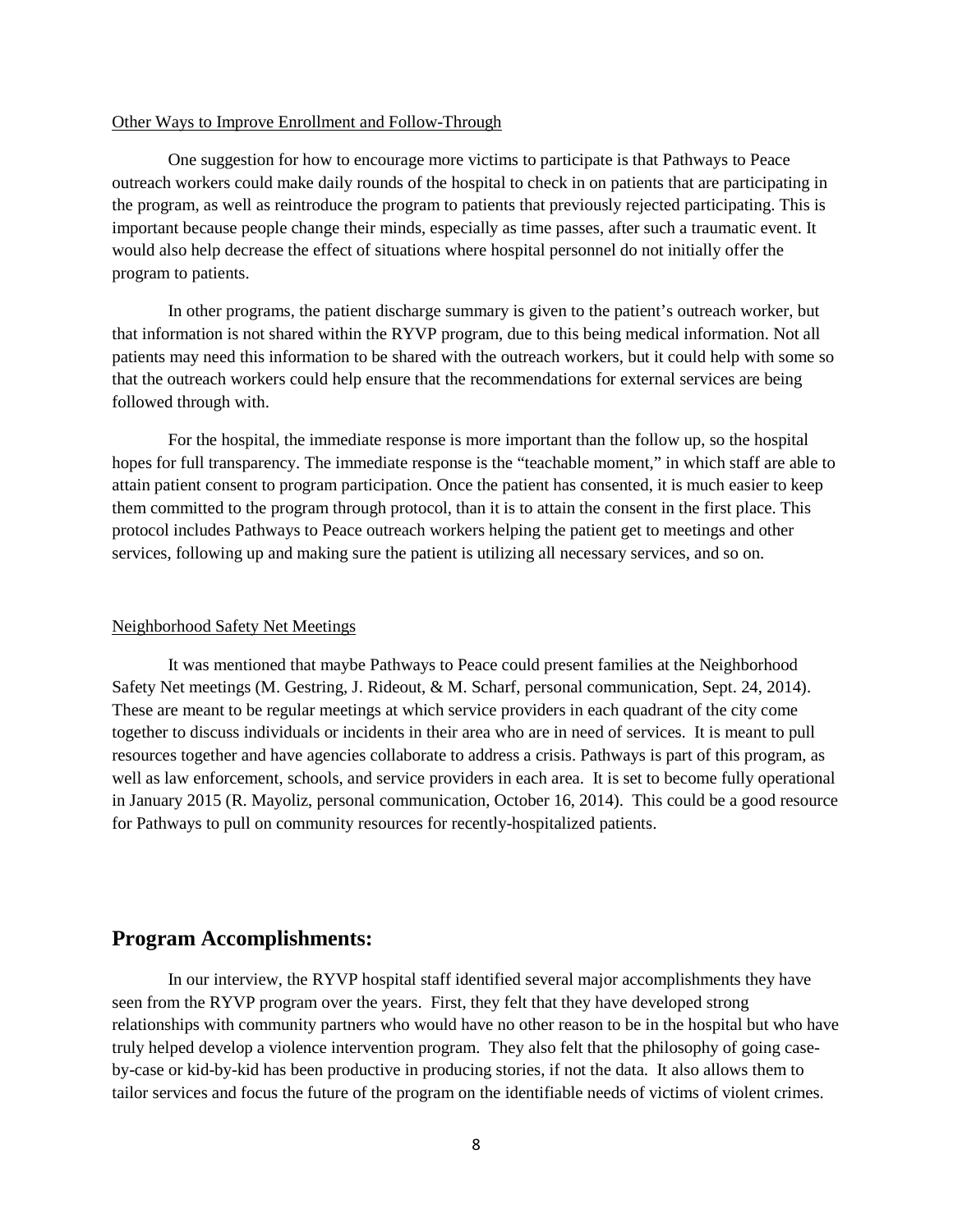Through the RYVP, individuals have helped to tailor their own agencies' programs. The hospital saw their role as "paying the mentality forward" and helping to break the cycle of violence. "Violence in our community is unacceptable, and we have committed to doing something about it over the past 10 years" (M. Gestring, personal communication, Sept. 24, 2014).

For them, the change of hospital culture has been a huge accomplishment. The standard of care for a kid who was shot or stabbed is now defined, and it is understood that if the standard of care is not administered, then there will be negative consequences. They expressed that with the program the hospital workers have better sensitivity to the issues of community violence, and, more tangibly, the waiting room security is much improved with Pathways to Peace's presence being available.

The three program founders reminisced on happy stories of a patient thanking them for the help they provided them and their loved ones after their traumatic injury. A former patient said the RYVP program changed his life. The doctors regard these success stories as a pleasant reminder of their motivation for keeping this program successful.

## **Summary and Next Steps:**

The purpose of this paper is to lay the groundwork for part of an evaluation on Pathways to Peace. We look to identify any more areas of concern or areas that could use improvement within the RYVP program. This will be done through interviews with staff from Pathways to Peace and URMC Medical doctors, psychologists, and social workers within RYVP. From there we will look to other hospital-based intervention programs across the country and try to suggest ways to integrate the best practices from successful programs into Rochester's program.

Overall, the RYVP program has had tremendous success in coordinating diverse agencies with long histories of working separately, all with the express goal of intervening in the lives of victims of violence. While there are always areas for improvement, most notably in consistent cross-agency data collection, the major systemic barriers that thwart so many other programs have largely been tackled in Rochester.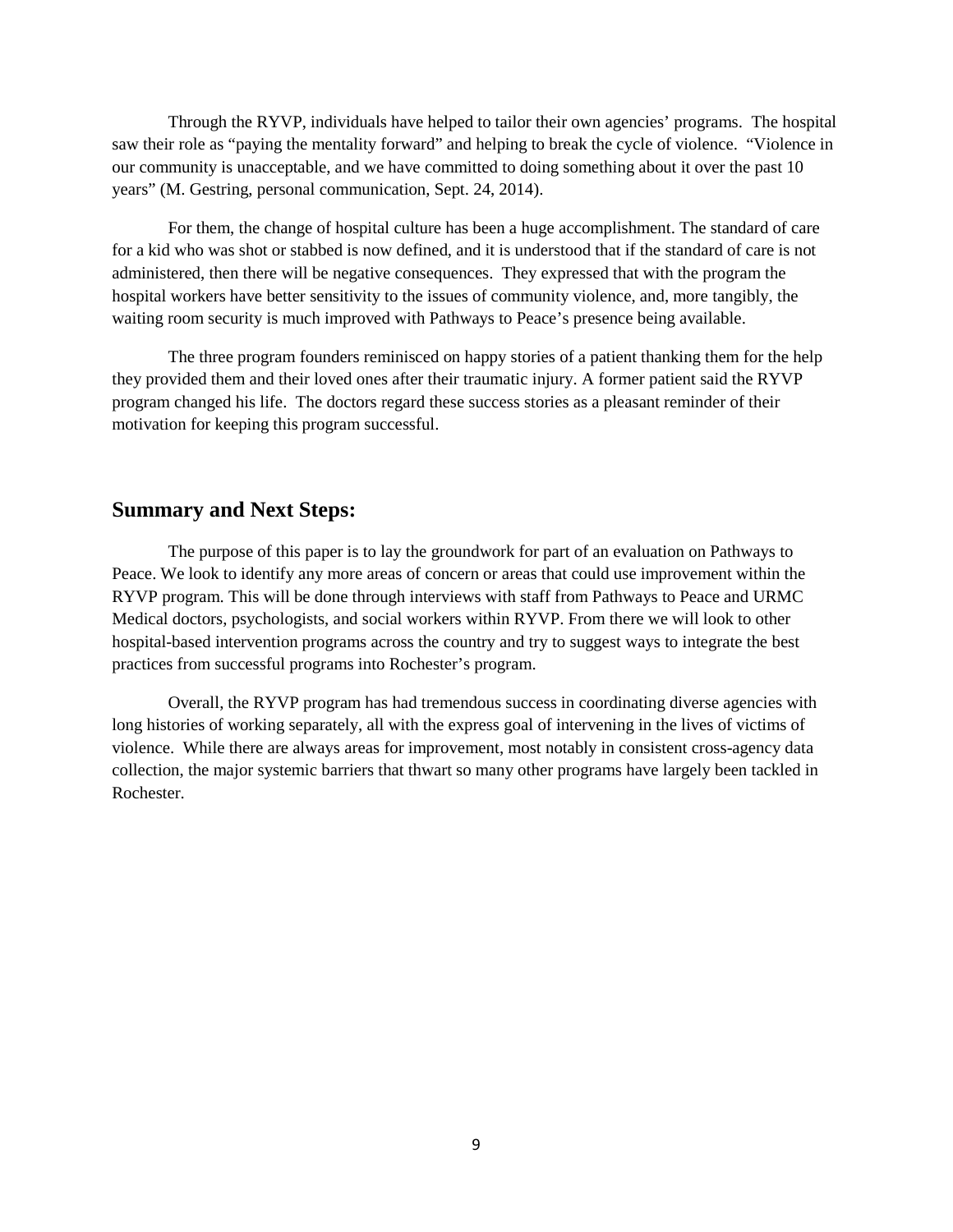#### **Resources**

- Karraker, N., Cunningham, R., Becker, M., Fein, J., & Knox, L. (2011, January 1). Violence is Preventable: A Best Practices Guide for Launching & Sustaining a Hospital-based Program to Break the Cycle of Violence. Retrieved October 8, 2014, from <http://youthalive1.squarespace.com/storage/ViolenceisPreventableOnline.pdf.pdf>
- Klofas, J., & Duda, J. (2013, March). Rochester Youth Violence Partnership Final Report. Retrieved August 25, 2014, from [http://www.rit.edu/cla/criminaljustice/sites/rit.edu.cla.criminaljustice/files/docs/WorkingPapers/2](http://www.rit.edu/cla/criminaljustice/sites/rit.edu.cla.criminaljustice/files/docs/WorkingPapers/2013/Rochester%20Youth%20Violence%20Partnership.pdf) [013/Rochester Youth Violence Partnership.pdf](http://www.rit.edu/cla/criminaljustice/sites/rit.edu.cla.criminaljustice/files/docs/WorkingPapers/2013/Rochester%20Youth%20Violence%20Partnership.pdf)
- Youth ALIVE! Preventing Violence and Developing Youth Leaders Caught in the Crossfire. (2010, January 1). Retrieved August 25, 2014, from [http://www.youthalive.org/caught-in-the](http://www.youthalive.org/caught-in-the-crossfire/)[crossfire/](http://www.youthalive.org/caught-in-the-crossfire/)